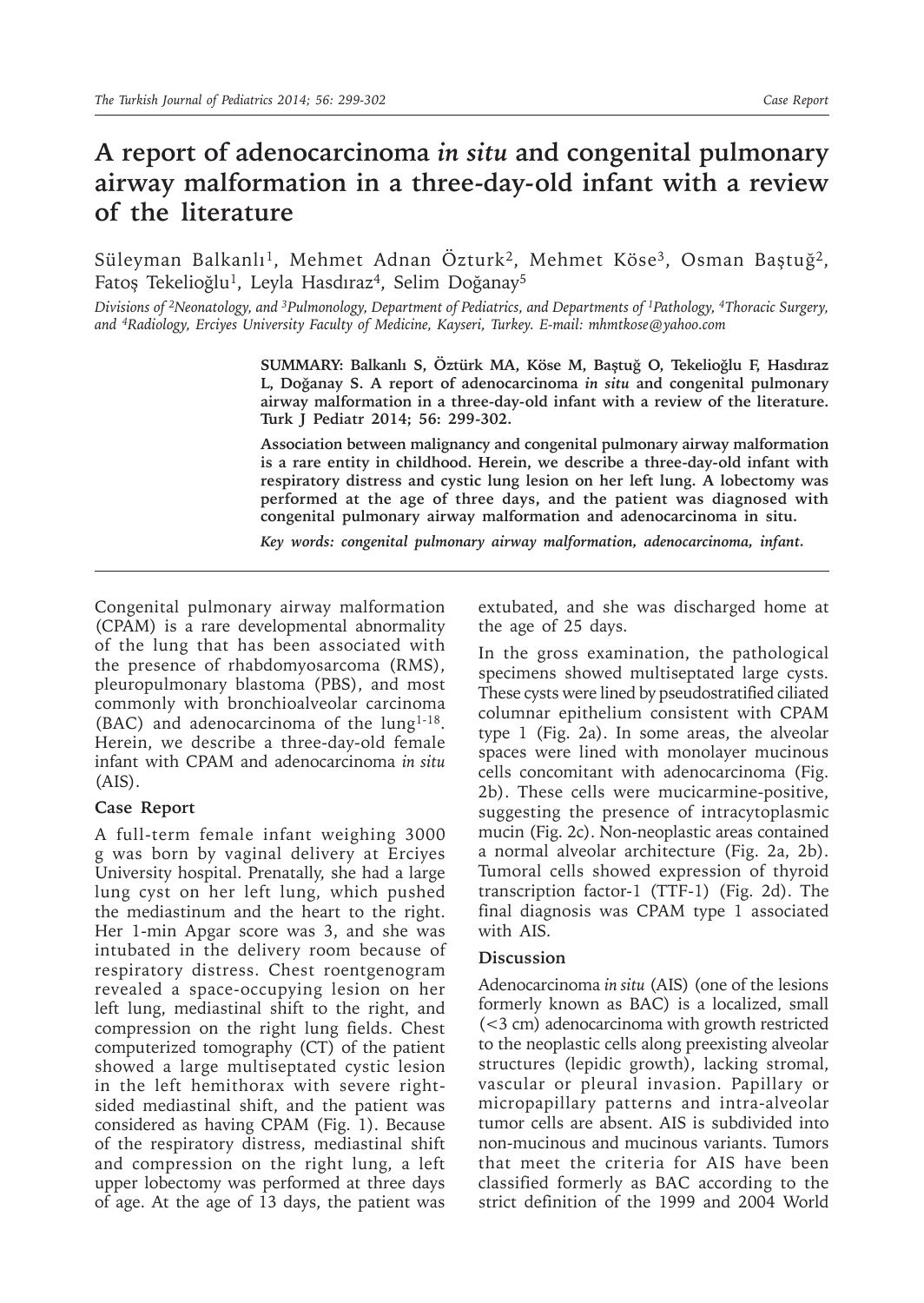Health Organization (WHO) classifications<sup>19</sup>. Therefore, in this paper, we discuss BAC and adenocarcinoma cases together.

Congenital pulmonary airway malformation (CPAM) is considered as a hamartomatous lesion and presents mainly in newborns and infants. Stocker20 divided CPAM into five categories (0-4) based on the site of the defect in the tracheobronchial tree. Types 1 and 4 CPAM in particular are associated with malignancy<sup>20,21</sup>. In a review of the English-language literature, we found 25 cases (including our own) of primary pulmonary adenocarcinoma (including BAC) associated with CPAM (Table I). The median age was 25.5 years (6 months - 77 years). Eleven of them were in the pediatric age group  $( \leq 18$ years). To the best of our knowledge, our case is the youngest patient to be diagnosed with CPAM and malignancy. The most common symptoms at onset are productive cough, hemoptysis, dyspnea, chest pain, and recurrent infections (Table I). Our case presented with acute respiratory distress in the delivery room. This presentation is the most common mode of presentation during the neonatal period, secondary to the expansion of the cysts and compression of the adjacent structures $22,23$ . Of the 25 cases, 13 were males and 10 were females. No gender predilection was seen. No bilateral cases were reported: 17 lesions were on the left (3 in the left upper lobe, 14 in the left lower lobe), 7 lesions were on the right (5 in the right lower lobe, 1 in the right middle lobe and 1 in the right upper lobe), and there was no information for 1 patient. Our patient's lesion was on the left upper lobe. Lower lobe



**Fig. 1.** CT images show a large multiseptated cystic lesion in the left hemithorax with severe right-sided mediastinal shift.

dominancy is seen in the literature.

Type 1 CPAMs are reported as showing focal mucous cell hyperplasia in approximately one- third of cases<sup>11</sup>, but the incidence of carcinomatous transformation is  $\langle 1\%^{6,12} \rangle$ . Sheffield et al.3 postulated that the observed spread of metaplastic mucous cells from the cyst to the adjacent alveoli might act as a premalignant lesion giving rise to BAC. Moreover, all of the reported cases were associated with type 1 CPAM involving mucous cells, and the malignancies were mucigenic in character; our case was also mucigenic. Preneoplastic alterations in mucogenic- cells include genomic imbalances, increased proliferation, decreased apoptosis, and dysregulated paracrine growth of cells and matrix3,15.

It is generally accepted that symptomatic lesions should be resected at the time of diagnosis to avoid recurrent infections or respiratory compromise9. The treatment of asymptomatic CPAM is defined less clearly. Observation may be a choice, but the patient and/or his family should be informed about both the possibility of infection and the low but definite risk of malignancy. If resection is advised in asymptomatic cases, then most surgeons would schedule surgery between the neonatal period and the first birthday. The lung continues to grow and develop until at least two years of age, and there is some suggestion that there is better catch-up lung growth following early thoracotomy24.

Adenocarcinoma-associated CPAM occurs at



**Fig. 2.** (a) Alveolar spaces are lined with monolayer cuboidal cells (hematoxylin-eosin (H&E), x100); (b) alveolar spaces are lined with monolayer mucinous cells in some areas (H&E, x100); (c) these cells are mucicarminepositive (H&E, x200); and (d) immunohistochemical study demonstrates tumoral cells showing expression of thyroid transcription factor-1 (TTF-1) (x200).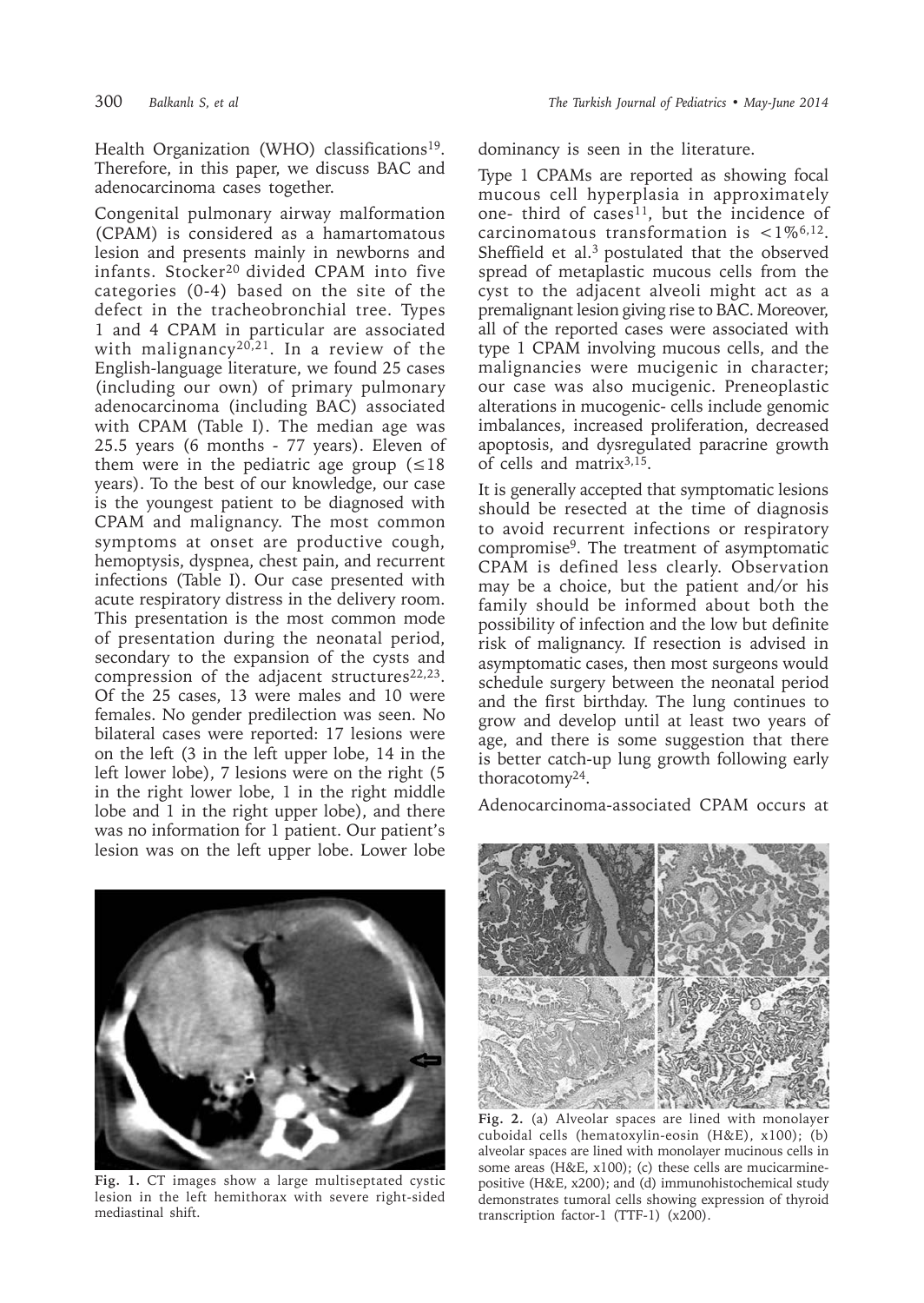| Reference       | Age            | <b>Sex</b>                | Symptoms                                         | Location    | Treatment                              | Follow-up                                                       |
|-----------------|----------------|---------------------------|--------------------------------------------------|-------------|----------------------------------------|-----------------------------------------------------------------|
| 1               | 30             | F                         | Productive cough                                 | <b>LLL</b>  | Lobectomy                              | No information                                                  |
| 2               | 33             | $\mathbf F$               | Productive cough,<br>dyspnea, hemoptysis         | <b>RML</b>  | Right middle<br>and upper<br>lobectomy | DF, 9 months                                                    |
| 3               | 18             | M                         | Hemoptysis, dyspnea                              | <b>LUL</b>  | Lobectomy                              | No information                                                  |
| 4               | 19             | M                         | Productive cough                                 | <b>LLL</b>  | Pneumonectomy                          | Died 4 y later                                                  |
| 5               | 20             | F                         | Incidental                                       | <b>LUL</b>  | Partial<br>lobectomy                   | DF after 8 y                                                    |
| 5               | 41             | F                         | Dyspnea                                          | <b>LLL</b>  | Lobectomy                              | DF after 8 y                                                    |
| 6               | 42             | F                         | Incidental                                       | <b>LLL</b>  | Lobectomy                              | DF after 2 y                                                    |
| 7               | 11             | $\boldsymbol{\mathrm{F}}$ | Chest pain and<br>multiple nodules               | <b>RUL</b>  | Lobectomy<br>Lobectomy                 | No information<br>RML metastasis with                           |
| 8               | 6              | M                         | Pneumonia, cough,<br>chest pain                  | <b>LLL</b>  |                                        | resection; DF after<br>7 y                                      |
| 9               | 11             | M                         | Recurrent pneumonia                              | <b>LLL</b>  | Lobectomy                              | DF after 1.5 y                                                  |
| 10              | 17             | M                         | Dyspnea on exertion                              | <b>LLL</b>  | Lobectomy                              | DF after 3 mo                                                   |
| 11              | 6 <sub>m</sub> | M                         | No information                                   | <b>RLL</b>  | No information                         | DF after 16 y                                                   |
|                 | 13             | M                         | No information                                   | <b>LLL</b>  | No information                         | DF after 11 y                                                   |
|                 | 18             | M                         | No information                                   | <b>LLL</b>  | No information                         | DF in 2003                                                      |
|                 | 30             | F                         | No information                                   | <b>RLL</b>  | No information                         | DF after 4 y                                                    |
|                 | 36             | M                         | No information                                   | $\tilde{?}$ | No information                         | No information                                                  |
| 12              | 6              | M                         | Chest pain, cough,<br>hemoptysis,<br>weight loss | <b>LLL</b>  | Lobectomy                              | BAC terminating in<br>invasive AC with<br>metastasis after 15 y |
| 13              | 60             | M                         | Hemoptysis                                       | <b>RLL</b>  | Lobectomy                              | Mixed AC with BAC<br>pattern                                    |
|                 | 32             | M                         | Recurrent<br>pneumonia,<br>hemoptysis            | <b>LLL</b>  | Biopsy of the<br>right lung            | Multifocal mucinous<br>BAC                                      |
| 14              | 8              | F                         | Recurrent pneumonia                              | <b>LLL</b>  | Lobectomy                              | Metastatic disease<br>after 2 y                                 |
| 15              | 29             | F                         | Asthma                                           | RLI.        | No information                         | No information                                                  |
| 16              | 77             | M                         | Pneumonia                                        | <b>RLL</b>  | Lobectomy                              | DF after $3 \text{ y}$                                          |
| 17              | 8              | F                         | Chest pain                                       | <b>LLL</b>  | Lobectomy                              | Metastatic disease on<br>right on admission                     |
| 18              | 38             | M                         | Hemoptysis                                       | <b>RLL</b>  | Lobectomy                              | No information                                                  |
| Present<br>case | 3d             | $\mathbf{F}$              | Acute respiratory<br>distress                    | <b>LUL</b>  | Lobectomy                              | DF after 3 mo                                                   |

**Table I.** Features of the Cases in the Literature

AC: Adenocarcinoma. BAC: Bronchioalveolar carcinoma. DF: Disease-free. F: Female. LLL: Left lower lobe. LUL: Left upper lobe. M: Male. RLL: Right lower lobe. RML: Right middle lobe.

a younger age (median: 25.5 years) when compared with isolated BAC patients (mean age:  $59$  years)<sup>19</sup>. Carcinoma associated with type 1 CPAM usually occurs in adults whose CPAMs were not resected in childhood<sup>9,12</sup>. These data suggest early resection of CPAM when possible. Iochimescu et al.<sup>12</sup> demonstrated the presence of a continuum of lesions including atypical adenomatous hyperplasia, BAC and invasive adenocarcinoma. The finding of two cases of BAC in asymptomatic patients with CPAM5,6 and our case show malignant changes in CPAM in the newborn period. These are further suggestions that type 1 CPAM predisposes to the development of adenocarcinoma and needs to be completely resected at the time of detection.

Benjamin et al.<sup>4</sup> described a patient who developed BAC at 19 years of age after resection